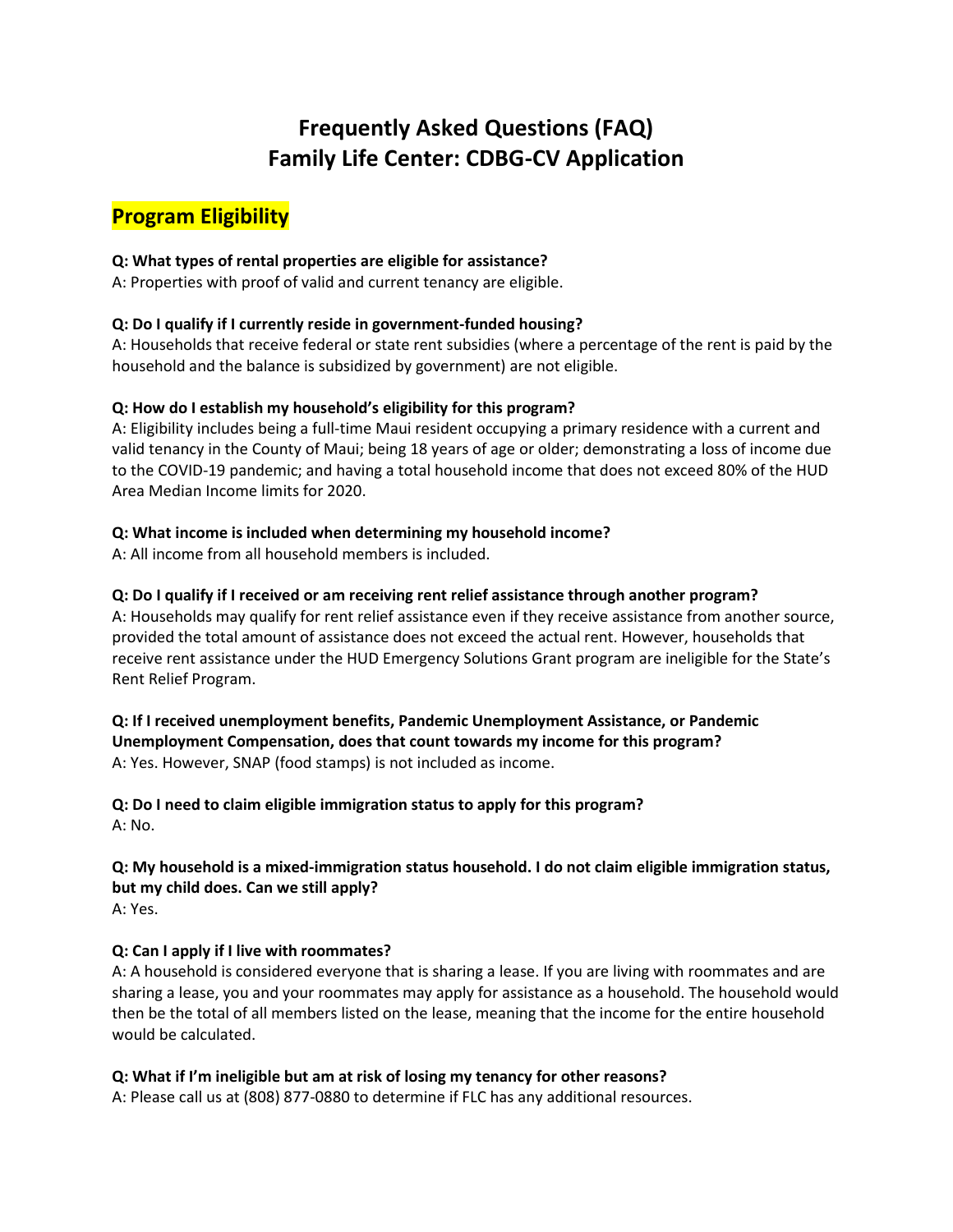# **Application Process**

#### **Q: What documents do I need to provide in order to apply?**

A: The required documents are listed on the application page.

#### **Q: In what languages is the application available?**

A: Interpretation services will be provided for households needing assistance.

#### **Q: When is the deadline?**

A: The application will be available until the funds have been exhausted.

#### **Q: How are you prioritizing applicants?**

A: Applications will be reviewed and approved on a first-come, first-served basis.

#### **Q: Will I be notified if I am deemed ineligible for assistance?**

A: Yes, you will be notified if you are ineligible and the reason will be provided.

#### **Q: What file types can we upload?**

A: PDF or JPEG files can be submitted. If a document is unclear, the agency will contact you to resubmit the information.

# **Program Details**

#### **Q: If I'm eligible, what assistance will I receive?**

A: You can receive a rent amount of maximum \$1,000 a month or a mortgage amount of maximum \$1500 a month.

#### **Q: Is there a maximum amount of assistance I can receive?**

A: Yes, your actual rent or \$1,000 maximum a month.

#### **Q: How will I receive the assistance?**

A: Applicants will not receive payments. The assistance will be paid directly to your landlord who will receive a check.

#### **Q: How soon can I expect to receive assistance?**

A: Once a complete application is approved, the payment will be disbursed to your landlord within five business days.

#### **Q: How will this information be used or shared?**

A: Your sensitive information will be protected at all times and coded to ensure duplicate payments are not made.

#### **Q: Do I need to continue to pay my rent?**

A: You will be responsible for any portion of your rent that exceeds the payment amount.

#### **Q: Will the rent relief be counted as income on my landlord's income tax?**

A: Yes.